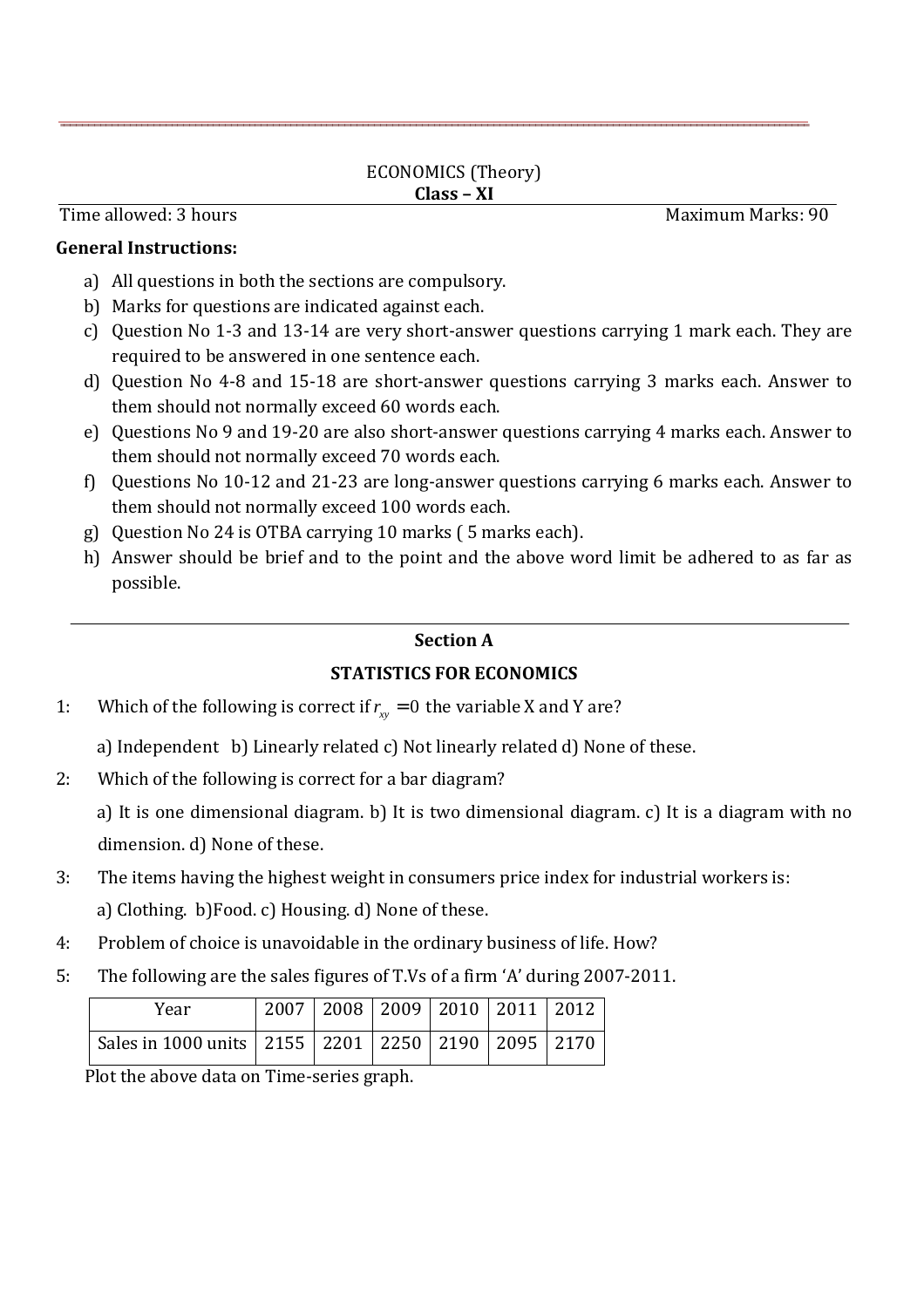6: Find out mode of the following data:

| Wages (In Rs)   200   300   400   500   600   700   800   900 |  |  |  |  |
|---------------------------------------------------------------|--|--|--|--|
| No of workers   5   18   38   70   90   95   98   100         |  |  |  |  |

7: Calculate the coefficient of correlation between X and Y and comment on their relationship.

|       |           | $X$ -3 -2 -1 1 2 3 |  |  |
|-------|-----------|--------------------|--|--|
| Y   9 | $\vert 4$ | 1149               |  |  |

8: Age distribution of 100 life insurance policy holders is as follow:

| Age as on nearest birthday   17-19   20-25   26-35   36-40   41-50   51-55   56-60   61-70 |  |    |  |  |
|--------------------------------------------------------------------------------------------|--|----|--|--|
| Number                                                                                     |  | 26 |  |  |

Calculate mean deviation from the median age.

9: Draw a 'less than ogive' from the following data and hence find out the value of median:

| Class     |  | $20-25$   25-30   30-35   35-40   40-45   45-50   50-55   55-60 |  |  |  |
|-----------|--|-----------------------------------------------------------------|--|--|--|
| Frequency |  |                                                                 |  |  |  |

- 10: a) What are the merits and limitations of diagrammatic representation of statistical data? b) Repair a blank table to show the distribution of population according to sex and core religions in three age groups in Delhi and Mumbai.
- 11: Calculate rank coefficient of correlations between years of service and efficiency rating:

| Persons                                         |  |  | $E$ | $F_{\perp}$ |             |  |  |
|-------------------------------------------------|--|--|-----|-------------|-------------|--|--|
| Years of service   24   30   12   25   29       |  |  |     | 19          | 16          |  |  |
| Efficiency rating   66   51   84   66   45   81 |  |  |     |             | $\sqrt{72}$ |  |  |

- 12: a) The consumer price index for June 2005 was 125. The food index was 120 and that of other items 135. What is the percentage of total weight given to food?
	- b) What are the importances of consumer price index?